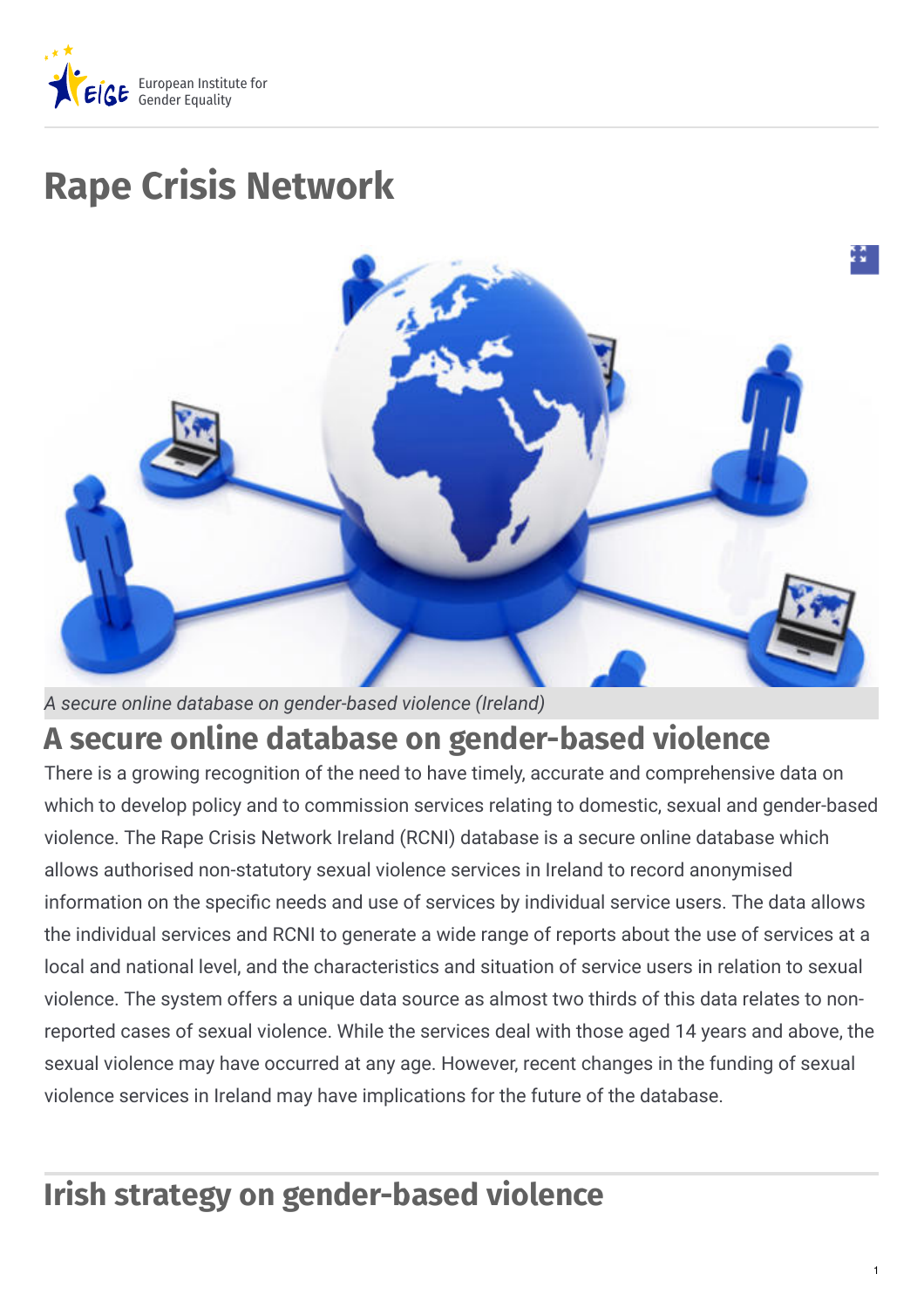Over the last two decades Ireland has made a concerted commitment to, and progress in, addressing violence against women through legislation, policy and service development. The first *National strategy on domestic, sexual and gender-based violence* was approved by the Irish Government on 9 February 2010, and the second strategy and associated action plan were published on 20 January 2016. The strategy sets out the strategic vision, objectives and actions of the Irish Government in tackling a range of crimes related to sexual, domestic and gender-based violence. The overall aim of this work is to reduce the prevalence of these issues and to ensure that the system of prevention, support of victims and response to perpetrators is effectively coordinated in a manner which increases the effectiveness of the response and engenders public confidence. The strategy was developed by the National Office for the Prevention of Domestic, Sexual and Gender-based Violence (Cosc) (which is located within the Department of Justice and Equality) in consultation with a broad range of stakeholders.

The *Sexual Abuse and Violence in Ireland* (SAVI) Report produced by McGee et al. (2002) provided information on the prevalence of sexual violence for women and men in Ireland. It specifically highlighted that 42 per cent of women and 28 per cent of men disclosed to the researchers some form of sexual abuse or assault in their lifetime, with nearly 30 per cent of women and 25 per cent of men disclosing varying levels of sexual abuse in childhood. Furthermore, 24 per cent of women disclosed sexual abuse by their partner or ex-partner, and the comparable finding for men was just over 1 per cent. The SAVI report highlighted that many victims of sexual violence do not report their victimisation to the police, but that most do want access to support services.

## **The need for a unique data source**

To date statistics relating to sexual violence in Ireland are collected by a number of statutory and non-statutory agencies, although there is no central collation or analysis of these. In 2003, Rape Crisis Network Ireland (RCNI) developed a regional database in partnership with rape crisis centres across Ireland and a local IT company who developed the database in a public-private partnership at nil cost to RCNI. The database is a secure online system which allows authorised non-statutory sexual violence services in Ireland to record anonymised information on the specific needs and use of services by individual service users. The data facilitates the individual services and RCNI to generate a wide range of reports about the experiences of survivors, the use of services at a local and national level, and the characteristics and situation of service users in relation to sexual violence.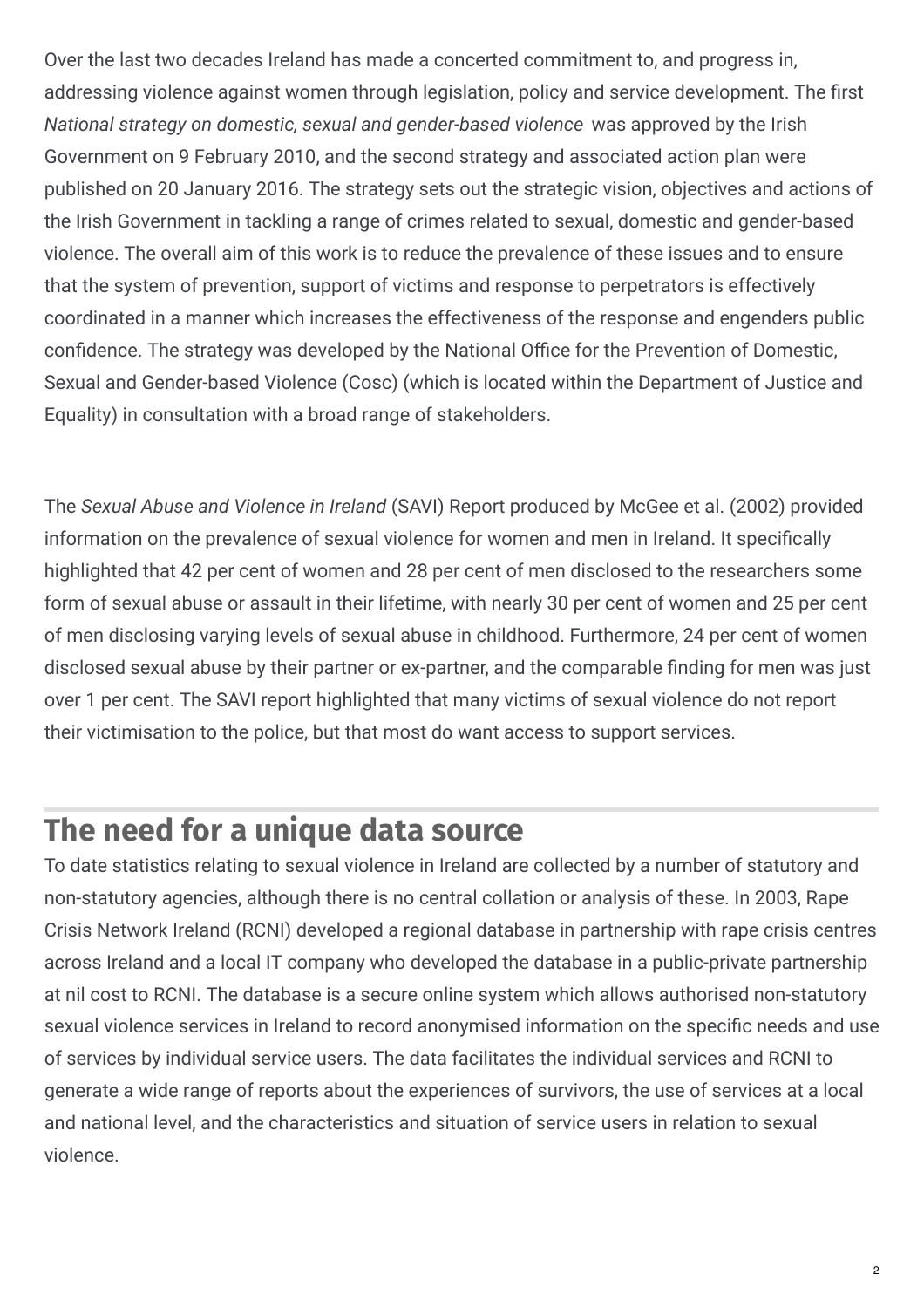The system offers a unique data source as almost two thirds of this data relates to cases of sexual violence that have not been reported to the police. While the services deal with those aged 14 years and above, the sexual violence may have occurred at any age. In 2005 a senior and wellrespected academic partner became involved to offer statistical advice and to enhance the quality assurance of the data and analysis, which is of prime importance to RCNI. In 2010 and 2012 the project expanded to incorporate additional service providers. The RCNI have incorporated further learning into the development of the database through engaging with a range of other stakeholders including:

An Garda Siochana (police) Research Unit the Government's Central Statistics Office the Commission to Support Victims of Crime the National Disability Authority the Health Service Executive.

As a result of working with partners in the statutory and non-statutory sector the data categories have been refined in order to better represent the collective experience and pathways of service users and sexual violence services in order to answer important questions necessary to provide better services, inform national service planning and inform national discussions, debates and policy formulation, and most importantly, to give a voice to survivors who are otherwise silent in shaping understanding, policy and responses to sexual violence.

# **Data collection structure and main information**

The data collection is incorporated into the standard operating procedures of service providing organisations, thereby ensuring that the data is routinely inputted. The database covers the full range of services provided including information from helpline and counselling services. In order to ensure consistency in the way that data is collated and inputted the RCNI coordinates and delivers annual training and capacity building to each local service provider on aspects including:

using the RCNI database data entry extracting data reliable and accurate presentation of local data.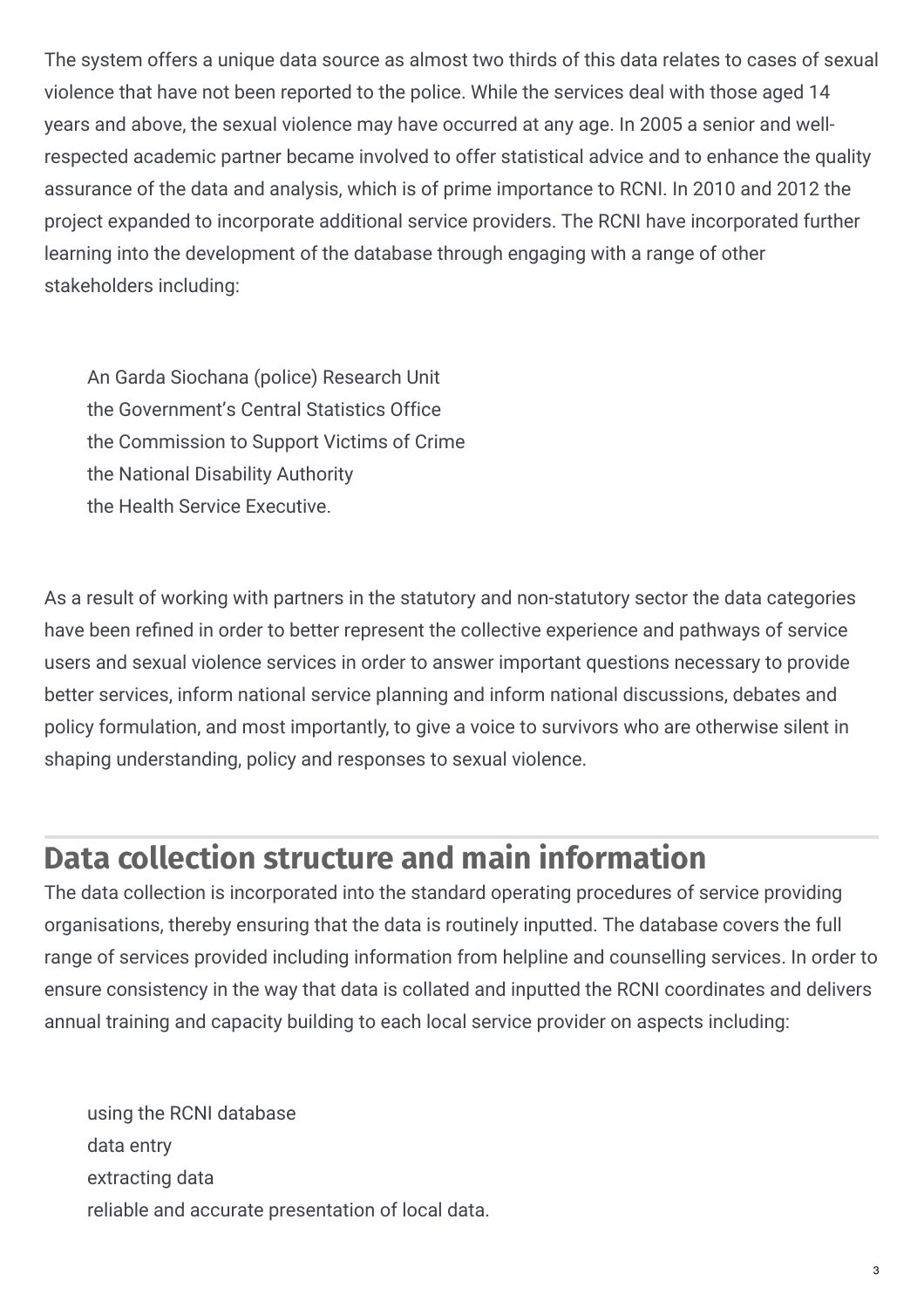An extensive data cleaning process is carried out nationally before any data is analysed. This involves checking all of the data entered for mistakes and omissions, and rectifying these. The RCNI contracts external statistical analysis expertise for the project to ensure national data presentation is accurate. The RCNI infrastructure around the data system also supports best practice in upholding survivor rights to data protection and privacy, particularly given the majority of data relates to instances of have not been reported to the police, and supports services in meeting their legal obligations as data controllers.

The database collects information on over 70 separate items and has a number of fields for data including:

Demographic information on the service user: including gender, approximate age, nationality, legal status, housing type, education, who knows the service user is attending the service, when they started/finished counselling/support and why Crime/sexual violence information: including age of service user when abuse occurred, type of abuse, information about the abuser, was the abuse reported to any authority Appointment/service uptake information: records data on every time the service user attends the service, including date, time, location and type of appointment, counsellor, was the appointment attended or not, was an interpreter needed Helpline information: including date, time, why contacting service, gender, type of abuse if any, country of origin, approximate age

Accompaniment information: including date, time and type of accompaniment (sexual assault treatment unit, police, etc.), gender, approximate age, type of violence.

# **Increasing understanding of gender-based violence and more focused interventions**

The database has assisted RCNI and service providers in calling for legislative and policy change and in increasing understanding of sexual violence through analysis of survivors' experience which may otherwise be invisible to the authorities. It also allows evidence-based advocacy on behalf of victims, public awareness-raising through campaigns and media work, and in the development of educational programmes to better inform the public and professionals. In addition, the data has been used by a range of statutory and non-governmental agencies to inform their own work in meeting the needs of victims in the criminal justice, health and social care fields.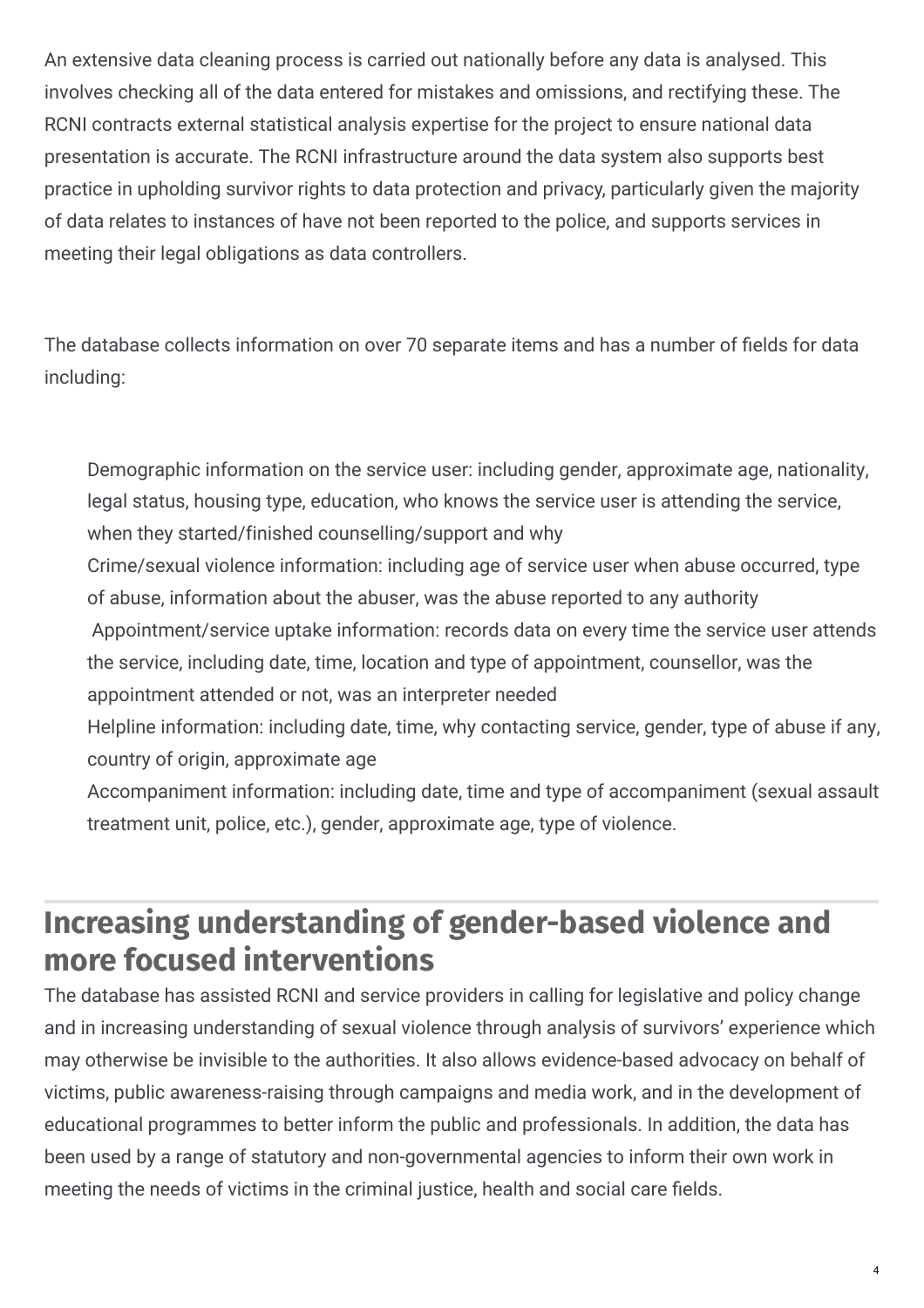In January 2014 the Irish Government established the Child and Family Agency (Tusla) as an independent State agency responsible for improving the wellbeing and outcomes for children through early intervention, family support and child protection services. With some 4,000 staff and an operational budget of approximately €600m, Tusla is a major and highly regarded development in responding to the needs of children and families in Ireland. Tusla has also been delegated with responsibility for commissioning a range of services in relation to responding to domestic, sexual and gender-based violence. Tusla has developed a national office to take forward its remit with regard to victims of domestic, sexual and gender-based violence, with a dedicated national team recently established.

The need for timely, accurate and comprehensive data on which to develop policy and to commission services relating to domestic, sexual and gender-based violence has been central to Tusla's planning around data. Tusla is particularly mindful of the longer term requirements under the Istanbul Convention and Victims' Directive to be able to demonstrate the level of access to services for victims/survivors and the outcomes achieved. In 2014 Tusla undertook a comprehensive review of the sexual and domestic violence sector. This review provided a national picture of service provision for the first time. Following the review Tusla has developed a strategy with the intention of providing the domestic and sexual violence sector with a more sustainable basis for operating. This strategy has prioritised funding of direct services to victims. At present Tusla do not intend to continue the funding for the RCNI database.

In July 2015 the Minster for Justice published draft legislation, the Criminal Justice (Victims of Crime) Bill 2015, to give effect to Directive 2012/29/EU of the European Parliament and Council on *Establishing minimum standards on the rights, support and protection of victims of crime*. The legislation seeks to improve the immediate protection for victims, improve the safeguards for victims in court and to strengthen the arrangements for assessing and responding to the needs of victims for support. The intent of the Directive is reflected explicitly in Ireland in the second *National strategy on domestic, sexual and gender-based violence* .

# **The RCNI experience as a tool for future strategies and interventions**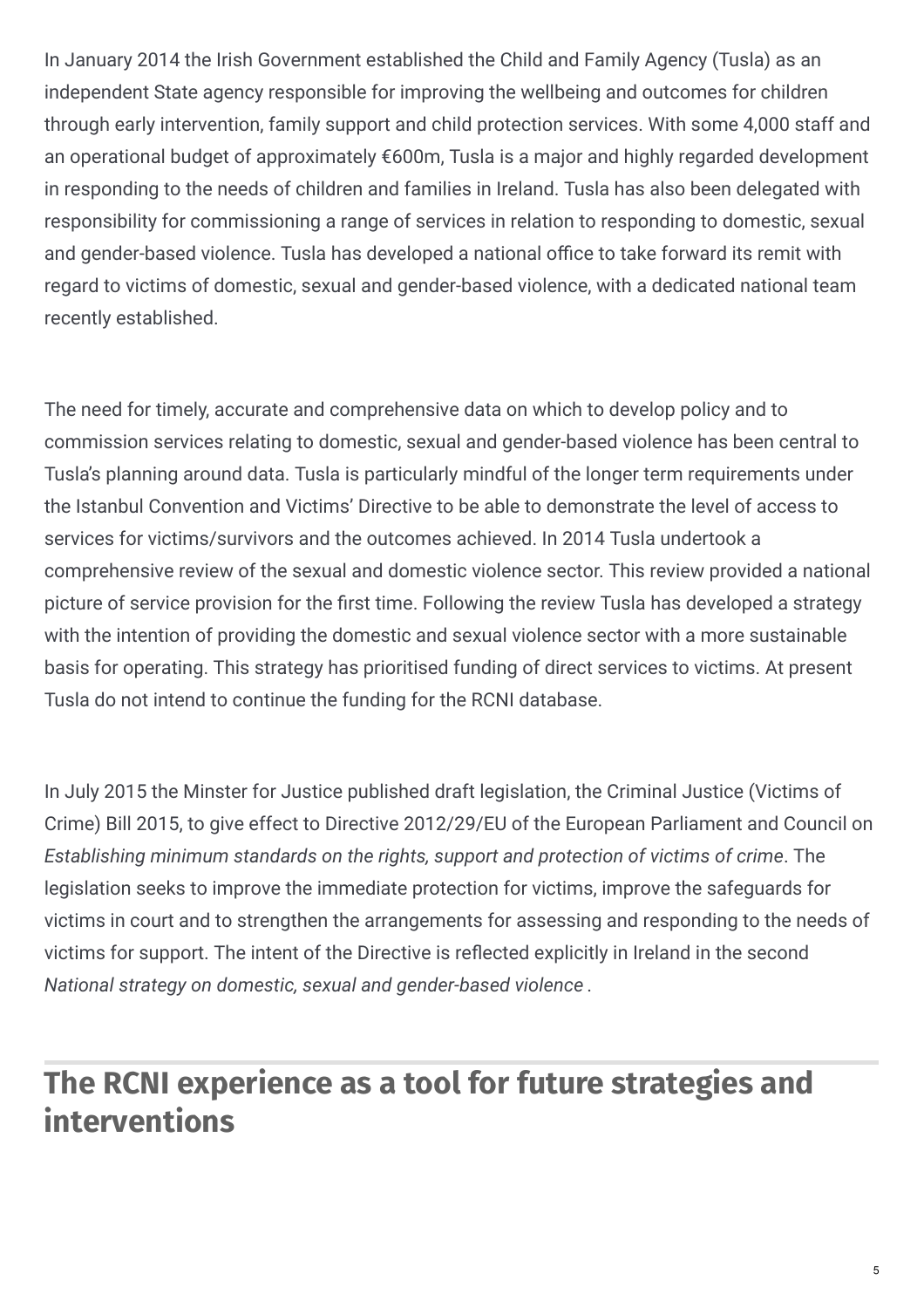There is a growing recognition of the need to have timely, accurate and comprehensive data on which to develop policy and to commission services relating to domestic, sexual and gender-based violence in Ireland. At present data on sexual violence is collected by a number of agencies, but this information is neither collated nor analysed centrally to provide an up-to-date comprehensive picture on the nature of sexual victimisation in Ireland, or service usage. The RCNI database has been one highly significant initiative to contribute to this required wider understanding. The development of the database from 2003 has resulted in significant learning in relation to:

the type of information that is most useful

the importance of having robust data handling and quality assurance processes the involvement of a range of stakeholders, including potential users of the data generated the uses to which such data can be put.

Through collecting and using this data there is clear evidence that the needs of victims and the nature of sexual violence have gained wider recognition among the public, policy makers and politicians. In addition, the data generated has informed the delivery of direct services to victims of sexual violence in those services directly involved with the database, as well as highlighting the unmet need of victims.

However, such databases are not without their challenges. The need to address issues of data ownership, data security and the future proofing of information developments across data related to sexual violence (and other sensitive) services require detailed consideration, and there are different views about how best these safeguards can be achieved. The experience of the staff and services involved with the RCNI database should be useful in this regard.

Within the action plan published in January 2016 taking forward the *Second national strategy on domestic, sexual and gender-based violence*, the Government in Ireland has committed to establish a bottom line 'gold standard' of data collection and analysis by all agencies working in the area(s) of domestic and sexual violence whereby all datasets are disaggregated by: age of victim and perpetrator; sex of victim and perpetrator; relationship between victim and perpetrator; ethnicity of victim and perpetrator; any disabilities of victim and perpetrator.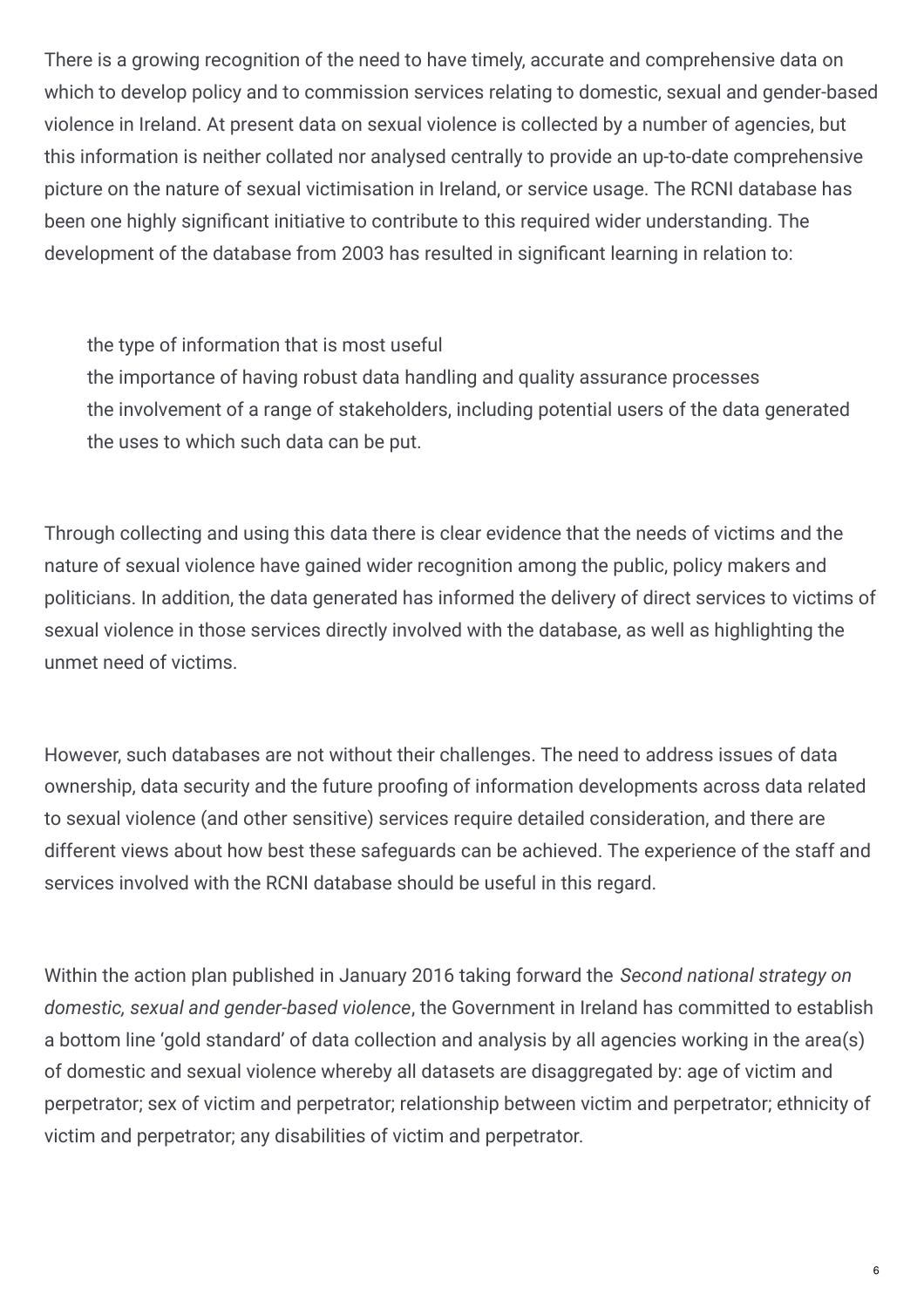This work will be led by Cosc, and will involve input from a range of statutory organisations. This is a very welcome and important development, although it remains to be seen how non-statutory organisations, which provide the majority of direct contact with victims and perpetrators in Ireland, are involved in this process.

#### **References**

McGee, H.R., Garavan, R., de Barra, G.M., Byrne, J. and Conroy, R., 'The sexual abuse and violence in Ireland (SAVI) report: a national study of Irish experiences', Beliefs and Attitudes Concerning Sexual Violence, Liffey Press, Dublin, 2002.

## **Contacts/Further Information Contacts**

RCNI database

Clíona Saidléar

[director@rcni.ie](mailto:director@rcni.ie)

Rape Crisis Network Ireland

30 Merrion Square, Dublin 2

+353 872196447

### **Further information**

RCNI [website](http://www.rcni.ie/publications/research-and-reports/)  $\Box$